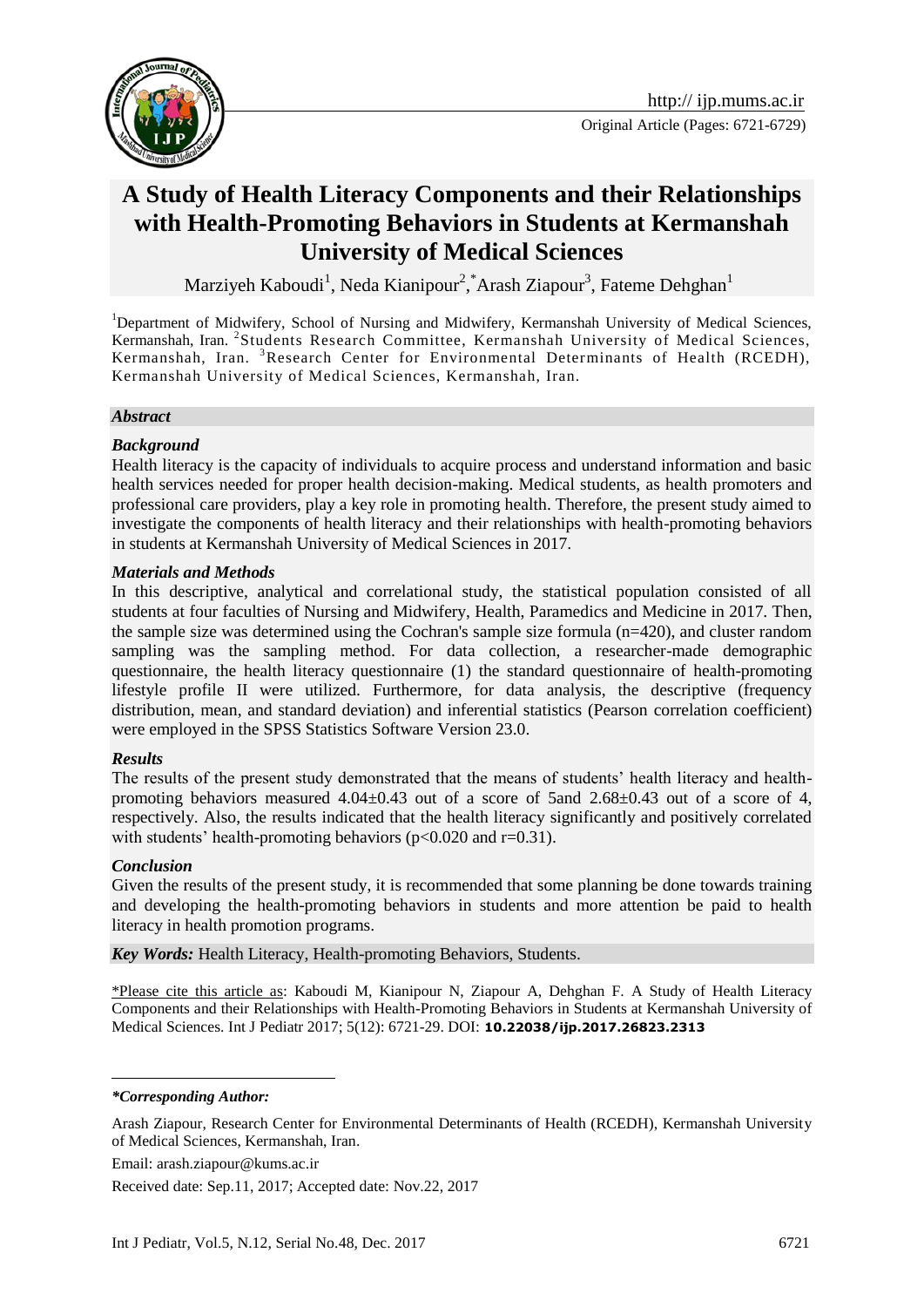# **1- INTRODUCTION**

 Health literacy is seen as a set of skills, such as reading, listening, analysis, decision-making and the ability to apply them in health-related situations (2). Today, health literacy has had such major effects on health care that effective health care system needs health literacy (3). According to the Health Literacy Committee of the Medical Association, health literacy is seen as a public concern over health promotion in terms of the individual and environmental health, disease prevention, early screening, continuity of health care, and policymaking (4, 5). The concept of health literacy was first introduced in 1974 in scientific literature related to health education. Then, Nutbeam referred to this concept in the formulation of the health promotion glossary and argued that health literacy was different from the concept of literacy  $(6, 7)$ .

Health literacy has been introduced by the World Health Organization as cognitive and social skills that determine the motivation and ability of individuals to access, understand and use information in ways that maintain and improve their health (8, 9). Health literacy is one of the growing issues in health education and promotion in the 21st century, which has been defined as a direct consequence of health education. In addition, health literacy can be considered a measurable tool for individuals' health capacities (10, 11). Health-promoting behaviors, as a key issue in the concept of health promotion in communities, has attracted widespread attention in research and development (12, 13). Moreover, health-promoting behaviors are regarded as one of the key determinants of health that have been known as the underlying factors in the absence of many diseases (14). Promoting health behaviors is an international priority (15, 16) and has been a main challenge for health care providers over the next few

decades (17, 18).Conducting research into health promotion began in early 1960s, and the health-promoting behaviors were defined as realistic trends towards improving health and well-being, selfempowerment and self-realization (19). At this stage, health was defined using the positive qualities proposed by the World Health Organization. Health means realizing the human potential and maintaining balance and objective orientation in the environment (20, 21).

Health promotion includes behaviors in which one deals with proper nourishment, regular exercise, avoidance of destructive behaviors and drugs, protection against accidents, timely diagnosis of symptoms in the physical aspect, controlling emotions and thoughts, coping with stress, and problems in the psychological dimension, independence and adaptation, and correction of interpersonal relationships in the social dimension (22, 23). Some of the factors associated with healthy and unhealthy behaviors are the demographic factors such as gender, age, marital status, and economic status (24, 25).

In addition, one's lifestyle affects his/her health, and health-promoting behaviors and healthy lifestyle are important ways to facilitate and maintain health. A healthy lifestyle is a multidimensional pattern of self-healing activities, as well as the perception that these behaviors are aimed at maintaining or enhancing one's health and evolution (26-28). In recent years, the Iranian student population has witnessed a significant growth. Hence, it is important to recognize the relevant factors that affect the students' adaptation to the healthy behaviors and reducing risk behaviors (29). Given the significance of the two categories of health literacy and healthpromoting behaviors in students, their key roles in improving and promoting the health of communities, the reports of the Agency for Healthcare Research and Quality (AHRQ) (30), and the fact that no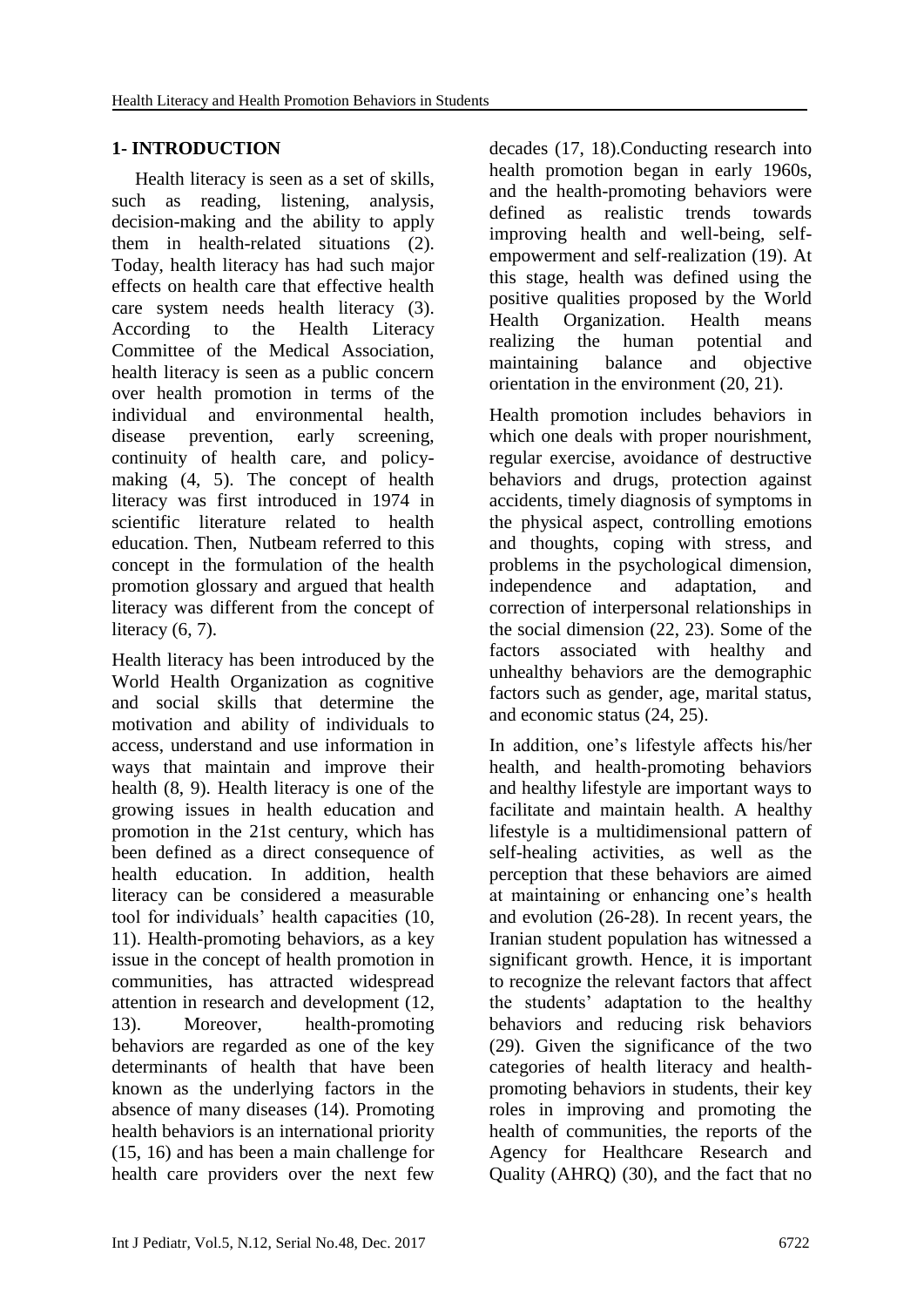previous studies have been conducted about the relationship between health literacy and health-promoting behaviors in students in Iran, the present study aimed to investigate the components of health literacy and their relationships with healthpromoting behaviors in students at Kermanshah University of Medical Sciences in 2017.

#### **2- MATERIALS AND METHODS**

### **2-1. Study design and population**

 This descriptive, analytical and correlational study aimed to investigate a study of health literacy components and their relationships with health-promoting behaviors in students at Kermanshah University of Medical Sciences in 2017.

### **2-2. Methods**

The statistical population consisted of all students at four faculties of Nursing and Midwifery, Health, Paramedics and Medicine (Kermanshah University of Medical Sciences) in 2017. Then, the sample size was determined using the Cochran's sample size formula (n=420), and cluster random sampling was the sampling method.

#### **2-3. Measuring tools: validity and reliability**

# **2-3-1. Demographic questionnaire**

The items of this questionnaire included gender, age, marital status education, faculty, and mode of residence.

# **2-3-2. Health Literacy Questionnaire**

This 33-item Standard questionnaire by Montazeri et al. (1), which consisted of five dimensions with Likert scale  $(1=Never, 2=Rarely, 3=Sometimes, 4=$ Usually, 5=Always). The dimensions were as follows: comprehension (seven items), reading skills (four items), assessment skills (four items), decision-making skills (12 items), and access to health information (six items).The score range for

each question was between one and five. In addition, this questionnaire was also used in studies conducted by Mohammad and Taheri (31), and Ziapour and Kianipour (32), and its reliability and validity were confirmed using the Cronbach's alpha coefficient  $(\alpha=0.89)$ . The reasons for using this tool include its native nature, addressing and measuring all aspects of health literacy and ease and speed of completion in comparison with other tools such as Test of Functional Health Literacy in Adults (TOFHLA).

In the present study, the validity and reliability of the tool was re-evaluated. Moreover, the content validity was used to assess the validity of the questionnaire. To this end, the questionnaires were distributed to 12 faculty members and their corrective comments were included in the questionnaire. The Cronbach's alpha was used to determine the reliability of the questionnaire, and the Cronbach's alpha coefficient of the whole questionnaire measured 89%.

In addition, 30 questionnaires were distributed among the students of Kermanshah University of Medical Sciences as a pre-test. The results showed that the Cronbach's alpha measured 0.83 for the whole health literacy questionnaire, an indication that the reliability and internal consistency of the questions of the questionnaire were acceptable

### **2-3-3. Health-promoting Lifestyle Profile II**

This Standard questionnaire by Walker et al. (33), which comprised 52 questions with Likert scale (1=Never, 2= Sometimes,  $3=$  Often, and  $4=$  Always). This instrument measured the health promoting lifestyles in six dimensions as follows: health accountability (nine questions), physical activity/exercise (eight questions), nutrition (nine questions), interpersonal relations (nine questions), stress management (eight questions), and self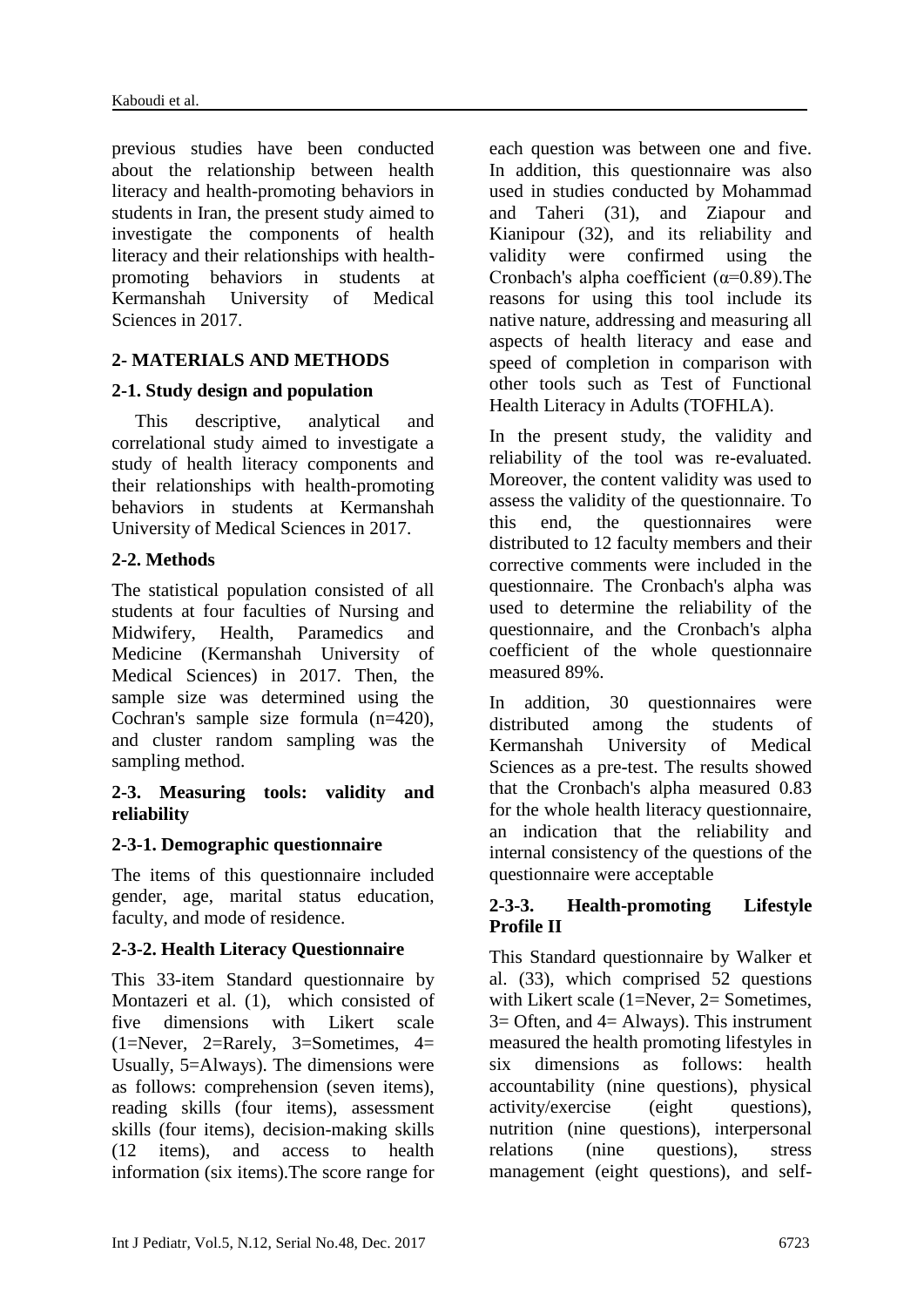actualization/ spiritual growth (nine questions). The total score of the questionnaire was between 52 and 208. Further, a separate score was calculated for each dimension (22). Furthermore, the exploratory factor analysis (EFA) was employed by Walker et al. (34) to examine the validity of the questionnaire, and the Cronbach's alpha measured 0.94 for the entire questionnaire. The validity and reliability of the Persian version of the Health Promoting Lifestyle Profile II questionnaire were assessed and confirmed by Mohammadi Zeidi et al. (35), in which the Cronbach's alpha was 0.89 for the entire questionnaire.

### **2-4. Procedure**

To commence the study, the required permits were obtained from the Vice Chancellery for the Department of Research and Technology at Kermanshah University of Medical Sciences. Then, the questionnaires were distributed among the target sample. To this end, the objectives of the present study were explained to the target subjects, and they were assured that their information would be kept confidential. Additionally, their informed consent was obtained, too. In addition, agreement to participate in the research was the inclusion criterion, whereas incomplete questionnaires were excluded from the study.

# **2-5. Ethical Consideration**

Participation in the scheme was optional and it was not required to write their names. This study was approved by the Ethics Committee of Kermanshah University of Medical Sciences, with ID code No. 96423.

# **2-6. Data Analyses**

For data analysis, the descriptive statistics of frequency distribution, mean and standard deviation (SD) were used, and to examine the relationship between health literacy and health-promoting behaviors, the Pearson correlation coefficient was employed in the SPSS Statistics Software Version 23.0. P-value less than 0.05 were statistically significant.

# **3- RESULTS**

 Of the total of 420 subjects in the present study, 200 students (47.6%) were male and 220 (52.4%) were female. The average age of the subjects was  $22.50\pm2.22$  years, and the majority of subjects were aged 20 and over (338 subjects or 80.5%). In terms of marital status, 402 of the participants (95.7%) were single. In addition, the majority of students were studying bachelor (203 students or 48.3%) of health (117 students or 27.9%). Further, the majority of students were living in dormitories (236 students or 56.2%) (**Table.1**). The results of the present study revealed that the mean and standard deviation of the total health literacy of university students were  $4.04\pm0.43$  out of a score of 5, an indication that the health literacy of university students was relatively good. As for the dimensions of students' health literacy, the results showed that the dimensions of comprehension and access to health information had the highest and the lowest means  $(4.28 \pm 0.60)$  and  $3.88 \pm 0.69$ , respectively) (**Table.2**).

The results of the present study also demonstrated that the mean and standard deviation of the health-promoting behaviors of university students measured 2.68±0.43out of a score of 4, an indication that the health-promoting behaviors of university students were relatively good. As for the dimensions of students' healthpromoting behaviors, the results indicated that interpersonal relations and physical activity/exercise had the highest and the lowest means  $(3.17 \pm 0.62$  and  $2.23 \pm 0.63$ , respectively) (**Table.2**). Also, the results indicated that the health literacy significantly and positively correlated with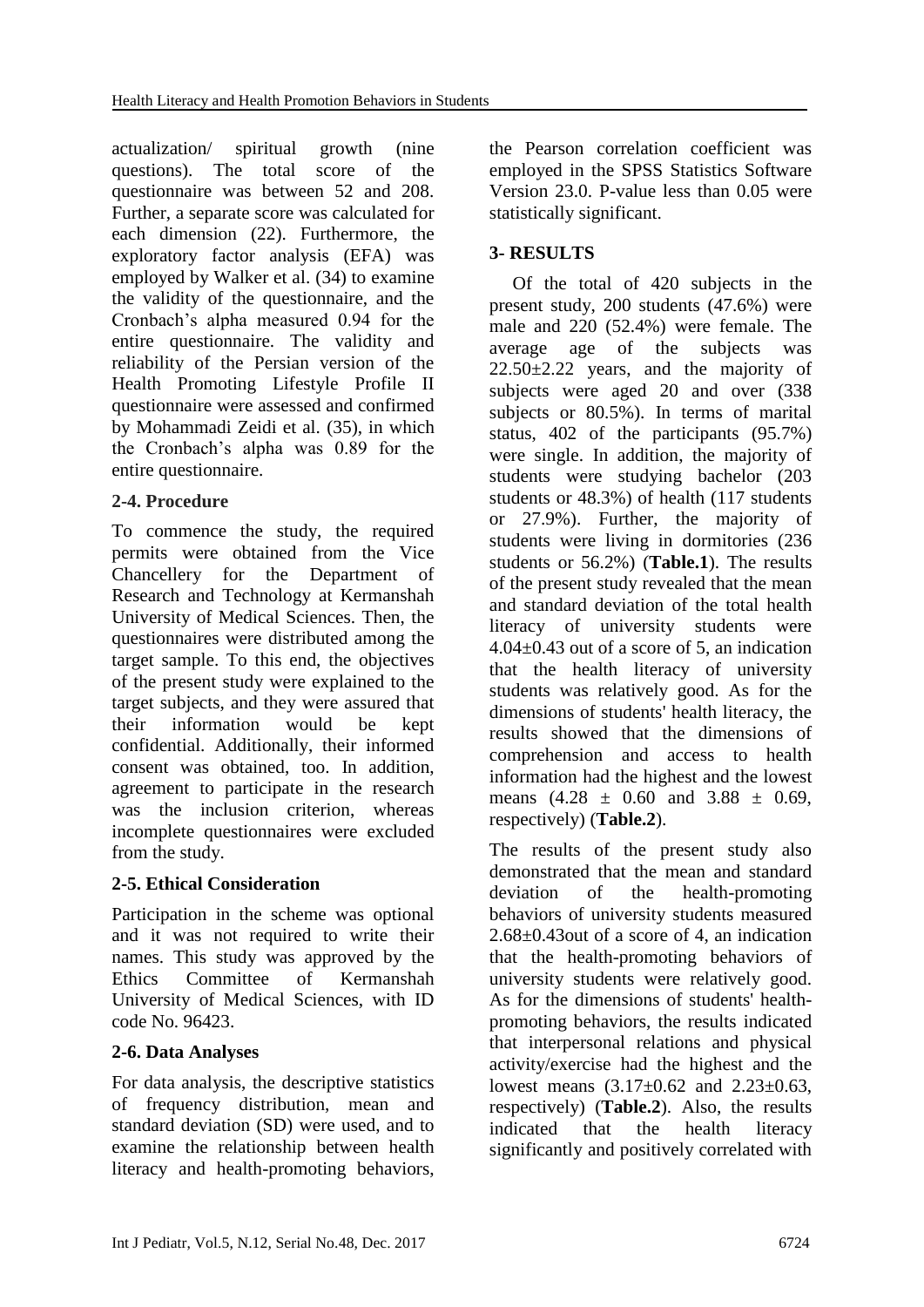students' health-promoting behaviors (p=0.020 and r=0.31). In this regard, reading skills had the highest correlation with health-promoting behaviors (p=0.02) and r=0.65), while access to health

information had the lowest correlation with health-promoting behaviors (p=0.000 and r=0.25) (**Table.3**).

| Variables             | Groups                | Frequency (%) |
|-----------------------|-----------------------|---------------|
|                       | Male                  | 200 (47.6%)   |
| Gender                | Female                | 220(52.4%)    |
|                       | $\leq 20$             | 82(19.5%)     |
| Age (years)           | $20 \geq$             | 338(80.5%)    |
| <b>Marital Status</b> | Single                | 402(95.7%)    |
|                       | Married               | $18(4.3\%)$   |
| Faculty               | Medicine              | $100(23.8\%)$ |
|                       | Nursing and Midwifery | 102(24.3%)    |
|                       | Health                | 117(27.9%)    |
|                       | Paramedics            | 101(24%)      |
|                       | Bachelor's degree     | 203(48.3%)    |
| Degree                | Master's degree       | 154(36.7%)    |
|                       | Ph.D.                 | 63(15%)       |
| Residence             | Dormitory             | 236(56.2%)    |
|                       | Others                | 184(43.8%)    |

**Table-1:** The demographic Characteristics of the participants

**Table-2:** The Means and Standard Deviations of the Scores of Students in Terms of Health Literacy and Health-promoting Behaviors

| <b>Statistical Indices</b>    |                                      |       | $Mean \pm SD$   |                 |
|-------------------------------|--------------------------------------|-------|-----------------|-----------------|
| Scale                         | Sub-scales                           | Items |                 | Rank            |
| Health Literacy               | Comprehension                        | 7     | $4.28 \pm 0.60$ | 1 st            |
|                               | <b>Reading Skills</b>                | 4     | $4.07 \pm 0.60$ | 2 <sup>nd</sup> |
|                               | Assessment Skills                    | 4     | $4 \pm 0.61$    | $3^{\text{rd}}$ |
|                               | Decision-making Skills               | 12    | $3.89 \pm 0.54$ | $4^{\text{th}}$ |
|                               | Access to Health Information         | 6     | $3.88 \pm 0.69$ | 5 <sup>th</sup> |
|                               | <b>Total Health Literacy</b>         | 33    | $4.04 \pm 0.43$ |                 |
| Health-promoting<br>Behaviors | <b>Interpersonal Relations</b>       | 9     | $2.76 \pm 0.56$ | 1 st            |
|                               | <b>Stress Management</b>             | 8     | $2.75 \pm 0.61$ | 2 <sup>nd</sup> |
|                               | Nutrition                            | 9     | $2.61 \pm 0.51$ | 3 <sup>rd</sup> |
|                               | <b>Health Accountability</b>         | 9     | $2.54 \pm 0.57$ | 4 <sup>th</sup> |
|                               | Self-actualization/ Spiritual Growth | 9     | $3.17 \pm 0.62$ | 5 <sup>th</sup> |
|                               | Physical Activity/Exercise           | 8     | $2.23 \pm 0.63$ | 6 <sup>th</sup> |
|                               | Health-promoting Behaviors           | 52    | $2.68 \pm 0.43$ |                 |

**Table-3:** The Results of Comparing the Correlation Coefficients of Health Literacy Dimensions and Health-promoting Behaviors

| Variables  |                                 | <b>Health-promoting Behaviors</b>      |                 |  |
|------------|---------------------------------|----------------------------------------|-----------------|--|
|            |                                 | <b>Pearson Correlation Coefficient</b> | $Sig(2-tailed)$ |  |
| Dimensions | Reading Skills                  | $0.65**$                               | 0.022           |  |
|            | Decision-making Skills          | $0.56**$                               | 0.025           |  |
|            | Comprehension                   | $0.45**$                               | 0.012           |  |
|            | <b>Assessment Skills</b>        | $0.38**$                               | 0.044           |  |
|            | Access to Health<br>Information | $0.25**$                               | 0.000           |  |
|            | <b>Total Health Literacy</b>    | 0.31                                   | 0.020           |  |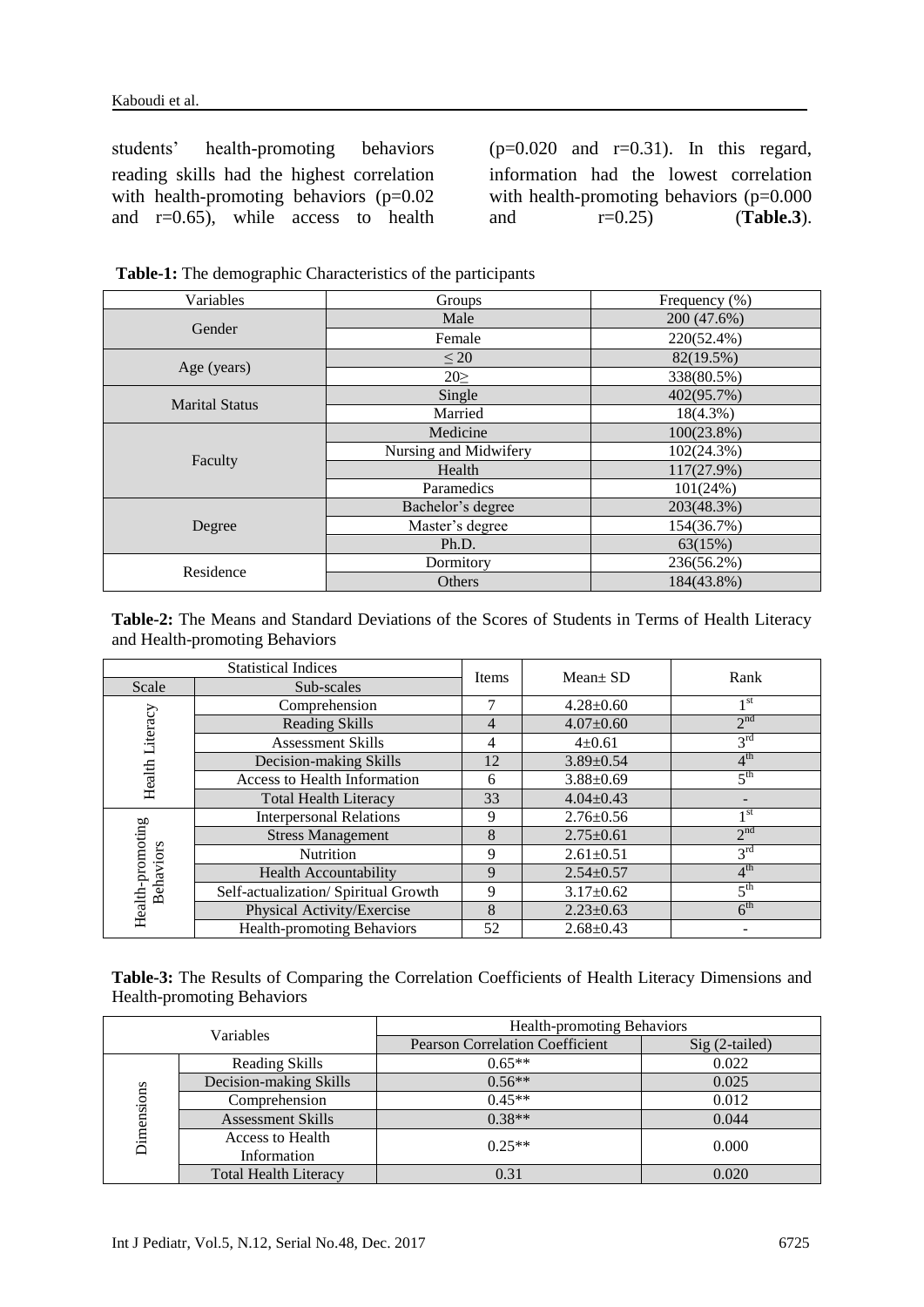# **4- DISCUSSION**

 The present study aimed to investigate the components of health literacy and their relationships with health-promoting behaviors in students at Kermanshah University of Medical Sciences in 2017.The results of the present study indicated that the mean scores of most students' health literacy was high. Also, among the dimensions of health literacy, comprehension and access to health information had the highest and lowest mean scores, respectively. This finding was consistent with the results of studies conducted by Ickes and Cottrell (36), Nekoei Moghadam et al. (37) and Mahmoudi and Taheri (31). In a study done by Azimi et al. (2015), the score of students' health literacy measured 2.21, which was inconsistent with the results of the present study. In another study performed by Raeisi et al. (38), the score of students' health literacy measured 2.7.According to the findings of the present study, the medical students' health literacy was at a desirable level.

From the view point of the researchers of the present study, this can be attributed to the content of the courses that medical students passed, such as health and illness of individuals and society. The results of the present study also demonstrated that the mean scores of health-promoting behaviors of university students were relatively good. In contrast, in a study done by Kim et al. (39), the mean of health-promoting behaviors of university students was low. In a study conducted by Musavian et al. (40), the mean score of health-promoting behaviors measured 3.58 in students of Rasht University, which was consistent with the results of the present study. While the results of a study performed by Wei et al. (41) showed that the mean of health-promoting behaviors of Japanese university students measured 2.50, which was lower than that in the present study. In addition, Hong et al. (42),

obtained a mean score of 2.99 among Thai nursing students. McEligott et al.  $(43)$ , reported that the mean of health-promoting behaviors of nursing students measured 2.60. Moreover, Can et al. (22), showed that the mean score of health-promoting behaviors of the subjects under study was 2.46, which was consistent with the results of the present study, and it was demonstrated that interpersonal relations and physical activity/exercise had the highest and lowest mean scores, respectively.

Considering that the health-promoting behaviors were moderate among students at Kermanshah University of Medical Sciences and the fact that the implementation of health training programs and health promotion with emphasis on these behaviors seem necessary, students may not have the opportunity to participate in activities that encourage the health-promoting behaviors, including physical activities.

On the other hand, living in dormitories doubles the students' problems student due to being away from family, mental problems, and so on. As the results of the correlation coefficient test showed, there was a positive and significant relationship between the students' health literacy and health-promoting behaviors, which was concurrent with the results of studies done by Reisi et al. (38), Aghamolaei et al. (44), Tsai et al. (45) and von Wagner et al. (46).In general, the findings of the present study showed a significant relationship between the levels of health literacy and health-promoting behaviors that indicate the key role of health literacy in promoting health. Given that the health-promoting behaviors have potential effects on students' health and quality of life, health literacy should be paid special attention, as a factor in promoting health behaviors and creating healthy lifestyles and ultimately improving their quality of life.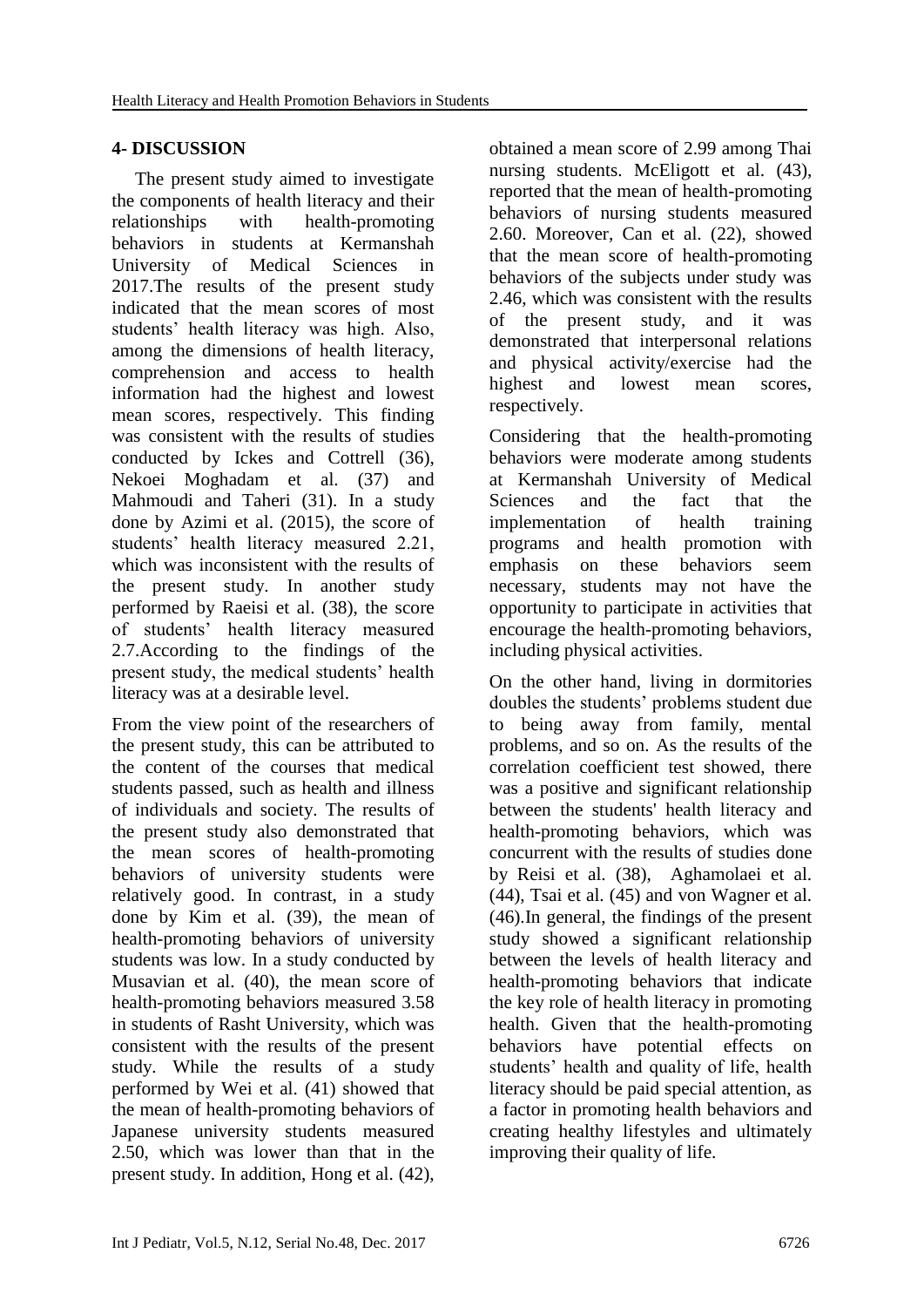#### **4-1. Limitations of the study**

The present study had some limitations. First, the data were collected through a self-reporting method, possibly affecting the accuracy of the results. Second, because the sample consisted of doctoral students in the for-profit Schools of Medicine, Paramedical, Nursing and Midwifery and Public Health in Kermanshah University of Medical Sciences, the results could not be generalized to students in other medical schools. Finally, it is suggested that further studies be conducted in this respect to draw comparisons towards reaching a consensus on this matter.

### **5- CONCLUSION**

 The bilateral relationship between health literacy and health-promoting behaviors is one of the topics that are discussed in health fields. Given the results of the present study, it is recommended that some planning be done towards training and developing the health-promoting behaviors in students and more attention be paid to health literacy in health promotion programs.

# **6- CONFLICT OF INTEREST:** None.

# **7- ACKNOWLEDGMENTS**

The authors hereby bestow their gratitude to the students in the for-profit Schools of Medicine, Paramedical, Nursing and Midwifery and Public Health in Kermanshah University of Medical Sciences for their participation in the present study.

# **8- REFERENCES**

1. Montazeri A, Tavousi M, Rakhshani F, Azin SA, Jahangiri K, Ebadi M, et al. Health Literacy for Iranian Adults (HELIA): development and psychometric Properties Payesh Journal. 2014;13(5):589-99.

2. Reisi M, Javadzade SH, Mostafavi F, Sharifirad G, Radjati F, Hasanzade A. Relationship between health literacy, health status, and healthy behaviors among older adults in Isfahan, Iran. Journal of Education and Health Promotion. 2012;31(1):1-7.

3. Baker DW. The meaning and the measure of health literacy. Journal of general internal medicine. 2006;21(8):878-83.

4. Kindig DA, Panzer AM, Nielsen-Bohlman L. Health literacy: a prescription to end confusion: National Academies Press; 2004.

5. Rigi Kootesh B, Raisi M, Ziapour A. Investigation of relationship between internet addict with mental health and quality sleep in students. Acta Medica Mediterranea. 2016;32(Special Issue 5):1921-5.

6. Keleher H, Hagger V. Health literacy in primary health care. Australian Journal of Primary Health. 2007;13(2):24-30.

7. Jalilian N, Ziapour A, Mokari Z, Kianipour N. A study of the relationship between the components of spiritual health and happiness of students at Kermanshah University of Medical Sciences in 2016. Annals of Tropical Medicine and Public Health. 2017;10(4):1010-4.

8. Organization WH. Division of health promotion, education and communications health education and health promotion unit. Health promotion glossary. 1998;10.

9. Ramezankhani A, Ghafari M, Rakhshani F, Ghanbari S, Azimi S. Comparison of health literacy between medical and non-medical students in Shahid Beheshti Universities in the academic year 92- 93. Pajoohandeh Journal. 2015;20(2):78-85.

10. Ormshaw MJ, Paakkari LT, Kannas LK. Measuring child and adolescent health literacy: a systematic review of literature. Health Education. 2013;113(5):433-55.

11. Ziapour A, Zokaei A, Kahrizy F. A Theoretical Study of the Standing of Social Investment in the Health Sector. The Social Sciences. 2016;11(15):3682-7.

12. Peker K, Bermek G. Predictors of health-promoting behaviors among freshman dental students at Istanbul University. Journal of Dental Education. 2011;75(3):413-20.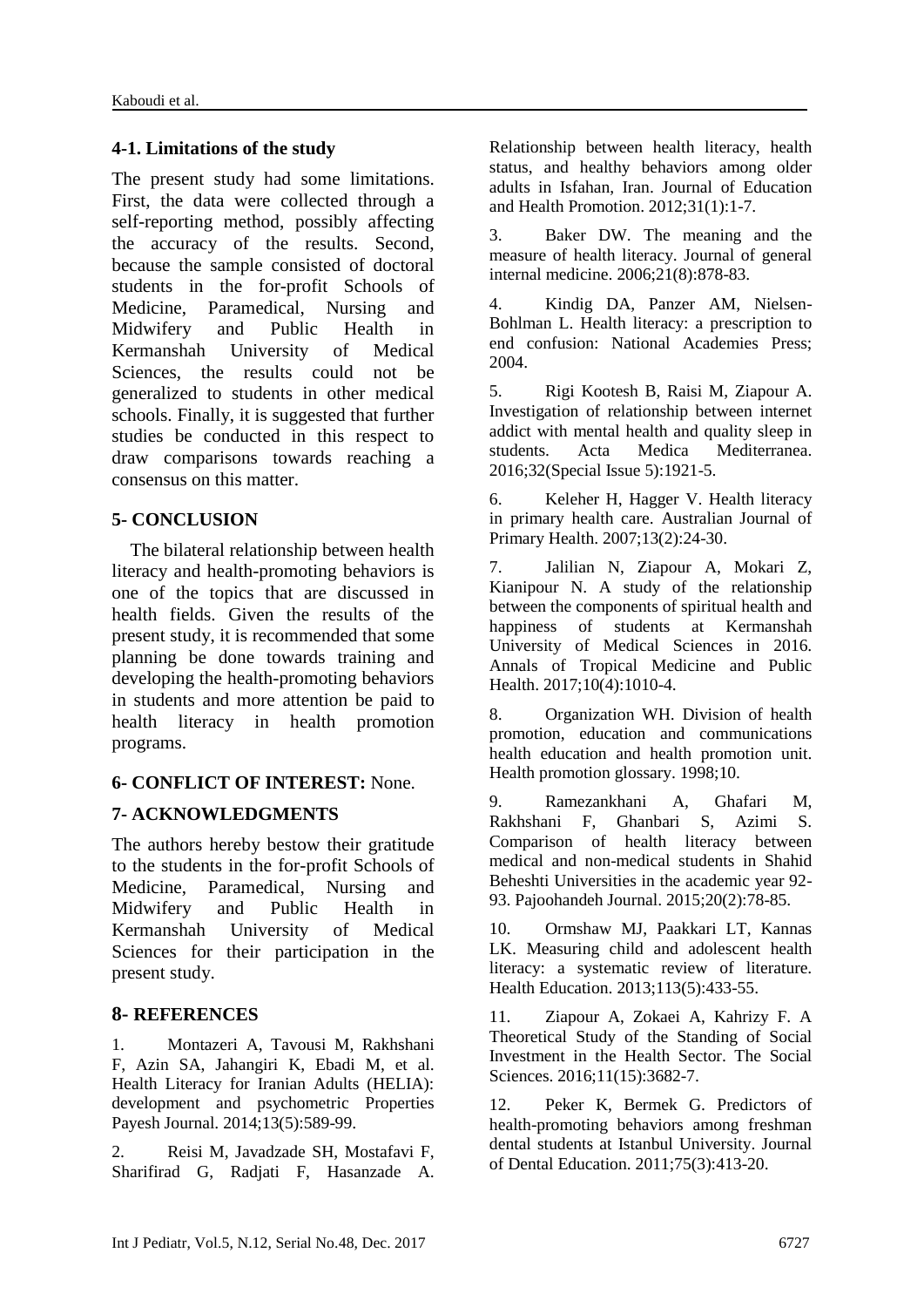13. Ziapour A, Khatony A, Jafari F, Kianipour N. Prediction of the Dimensions of the Spiritual Well-Being of Students at Kermanshah University of Medical Sciences, Iran: The Roles of Demographic Variables. Journal of Clinical and Diagnostic Research. 2017;11(7):VC05-VC9.

14. Li Y, Lindsey BJ, Yin X, Chen W. A comparison of American and Chinese students' perceived stress, coping styles, and health promotion practices. Journal of Student Affairs Research and Practice. 2012;49(2):211-27.

15. Myers RE. Promoting healthy behaviors: how do we get the message across? International journal of nursing studies. 2010;47(4):500-12.

16. Montazeri N, Kianipour N, Nazari B, Ziapour A, Bakhshi S. Health Promoting Behaviors among University Students: A Case-Sectional Study of Kermanshah University of Medical Sciences. International Journal of Pediatrics. 2017;5(6):5091-9.

17. Barnes DM, Almasy N. Refugees' perceptions of healthy behaviors. Journal of Immigrant Health. 2005;7(3):185-93.

18. Ziapour A, Khatony A, Jafari F, Kianipour N. Correlation between personality traits and organizational commitment in the staff of Kermanshah University of Medical Sciences in 2015. Annals of Tropical Medicine and Public Health. 2017;10(2):371-6.

19. Al Ayubi SU, Parmanto B, Branch R, Ding D. A persuasive and social mHealth application for physical activity: a usability and feasibility study. JMIR mHealth and uHealth. 2014;2(2):e25.

20. Al‐Kandari F, Vidal VL, Thomas D. Health‐promoting lifestyle and body mass index among College of Nursing students in Kuwait: A correlational study. Nursing & Health Sciences. 2008;10(1):43-50.

21. Ziapour A, Khatony A, Kianipour N, Jafary F. Identification and analysis of labor productivity components based on achieve model (case study: Staff of Kermanshah university of medical sciences). Global journal of health science. 2015;7(1):315-21.

22. Can G, Ozdilli K, Erol O, Unsar S, Tulek Z, Savaser S, et al. Comparison of the health‐promoting lifestyles of nursing and non‐nursing students in Istanbul, Turkey. Nursing & Health Sciences. 2008;10(4):273- 80.

23. Ziapour A, Kianipour N. A Study of Health-Related Quality of Life (HRQOL) Among Students at Kermanshah University of Medical Sciences: The Role of Demographic Variables. Journal of Clinical and Diagnostic Research. 2018. In Press.

24. Ulla Díez SM, Pérez-Fortis A. Sociodemographic predictors of health behaviors in Mexican college students. Health promotion international. 2009;25(1):85-93.

25. Ziapour A, Khatony A, Jafari F, Kianipour N. Evaluation of time management behaviors and its related factors in the senior nurse managers, Kermanshah-Iran. Global journal of health science. 2015;7(2):366-73.

26. Quintiliani L, Allen J, Marino M, Kelly-Weeder S, Li Y. Multiple health behavior clusters among female college students. Patient education and counseling. 2010;79(1):134-7.

27. Scott-Sheldon LA, Carey KB, Carey MP. Health behavior and college students: Does Greek affiliation matter? Journal of behavioral medicine. 2008;31(1):61-70.

28. Pourmirza Kalhori R, Ziapour A, Kianipour N, Foroughinia A. A study of the relationship between lifestyle and happiness of students at Kermanshah University of Medical Sciences over 2015–2016. Annals of Tropical Medicine and Public Health. 2017;10(4):1004- 9.

29. Smith DR. A systematic review of tobacco smoking among nursing students. Nurse Education in Practice. 2007;7(5):293- 302.

30. Reisi M, Javadzade SH, Heydarabadi AB, Mostafavi F, Tavassoli E, Sharifirad G. The relationship between functional health literacy and health promoting behaviors among older adults. Journal of education and health promotion. 2014;3(119):1-5.

31. Mahmoudi H, Taheri A. Relation between Information Literacy and Health Literacy of Students in Ferdowsi University of